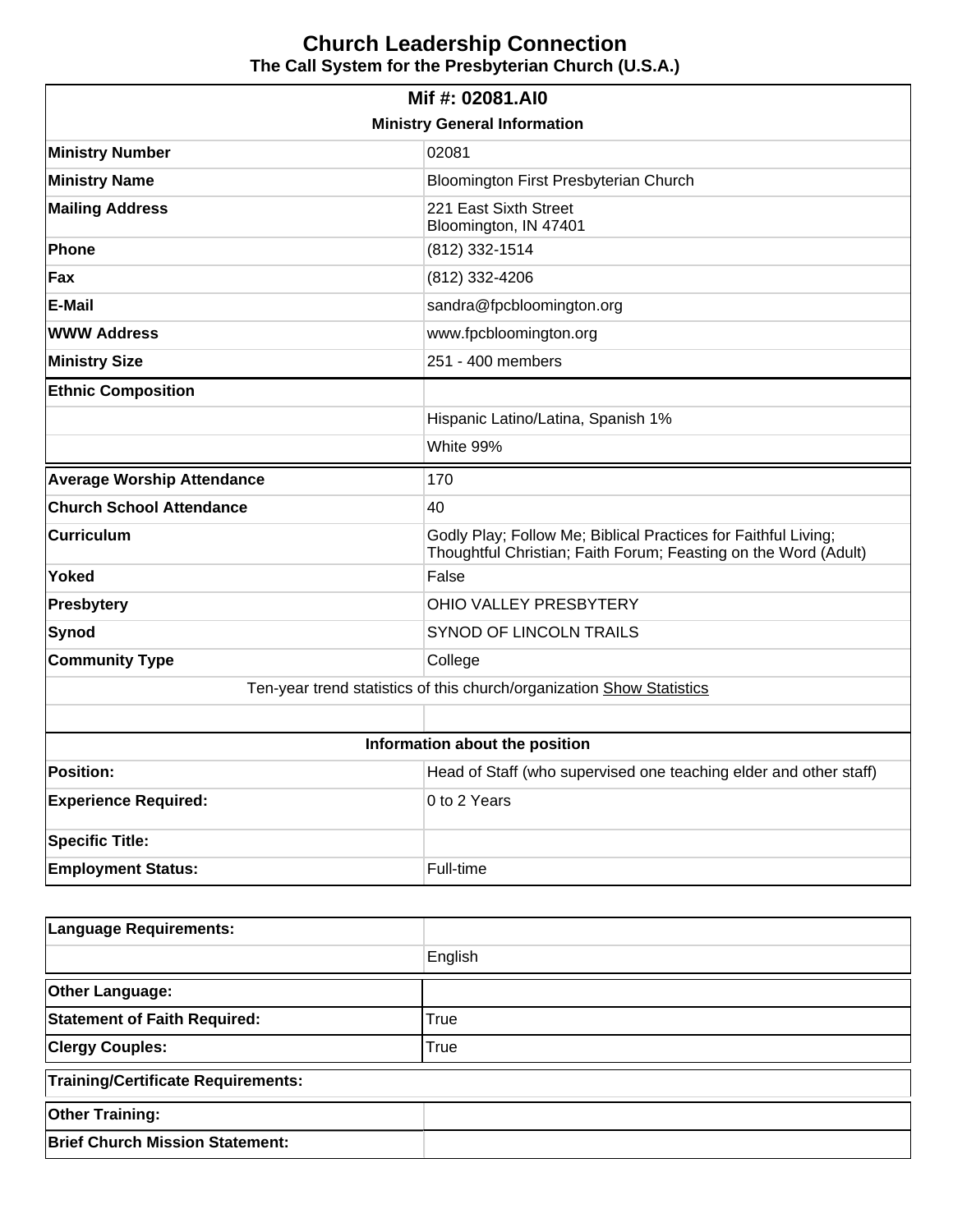# **Church Leadership Connection The Call System for the Presbyterian Church (U.S.A.)**

"Celebrating Christ and serving community at 6th and Lincoln and throughout the world." This is our mission statement at First Presbyterian, Bloomington. We live this out by being a community of seekers and disciples of Christ, committed to full hospitality for all God's children. We honor Christ through joyful worship, faithful teaching, and loving and accepting fellowship. We serve community by opening our hearts through acts of hospitality and compassion, offering God's reconciling peace, freedom, and justice as we seek God's will and live by Christ's example. As a community of believers, we will:

- --Invite and welcome all God's children
- --Bear witness to the good news of the Gospel
- --Build and nurture relationships through love, prayer, support and acceptance of one another
- --Engage our hearts and minds in meaningful worship and lifelong spiritual learning
- --Assist and advocate for those in need
- --Be good stewards of God's creation

### **What is the congregation's or organization's vision for ministry:**

We are an active and engaged congregation that aspires to do more: we hunger to serve the needs of others and to attract new members to join our witness to Christ.

Our historic building is downtown in a vibrant college community. Many members are connected to Indiana University. Celebrating Christ, we offer worship that is spiritually uplifting, with preaching that is thought-provoking and personally meaningful. Music plays a powerful role, aided by a newly acquired, world-class organ. We provide Christian education for all ages, both through Sunday school and small groups. We include children's time in every service. In a pandemic innovation that will endure, worship and Christian education are offered both in person and online, extending the reach of our ministry.

Serving community, we work to help those who are disadvantaged. We partner with a variety of community groups to combat poverty and homelessness in Bloomington. We sponsor work trips to West Virginia and to Posoltega, Nicaragua, where we maintain a longstanding sister-church relationship. We are a Matthew 25 congregation, focusing on structural racism.

Our church is stable but not complacent. As we emerge from the pandemic, we seek to grow and diversify our membership; enhance our ministry to IU students; and increase financial giving, this to better support "the least of these" in our midst. We value tradition but are open to change, and we look to the future with excitement and Christian hope.

#### **How do you feel called to reach out to address the emerging needs of your community or constituency:**

Bloomington is being enriched by increasing racial diversity and demographic change, providing opportunities for engagement and growth. Our congregation cares deeply for each other, those in our community and beyond. We share the medical, economic, racial and social concerns of our community and the world. In recent months, our church has been engaged in the process of carefully and creatively reopening for worship and programming spiritual and service activities safely. While we welcome the opportunity to describe more fully the range of current outreach, we will focus our response in this space toward our aspirations and emerging needs.

We see opportunities to connect more meaningfully with college students, a recently-arrived group of Afghan refugees, as well as the Korean (PCUSA) church that uses our facility. We also want to more fully realize ambitions to address climate change and environmental justice.

In 2021 FPC was designated a Matthew 25 congregation, working to address structural racism, but we look forward to addressing systemic poverty and congregational vitality as well. Our Matthew 25 designation and the success of recent capital campaigns indicate that our congregation has been able and willing to step up when challenged. The need is great for pastoral leadership of an invigorated and engaged membership. FPC should be a safe space for an honest assessment of our resources and decisions about the most effective ways we can witness to Christ in outreach.

### **How will this position help you to reach your vision and mission goals:**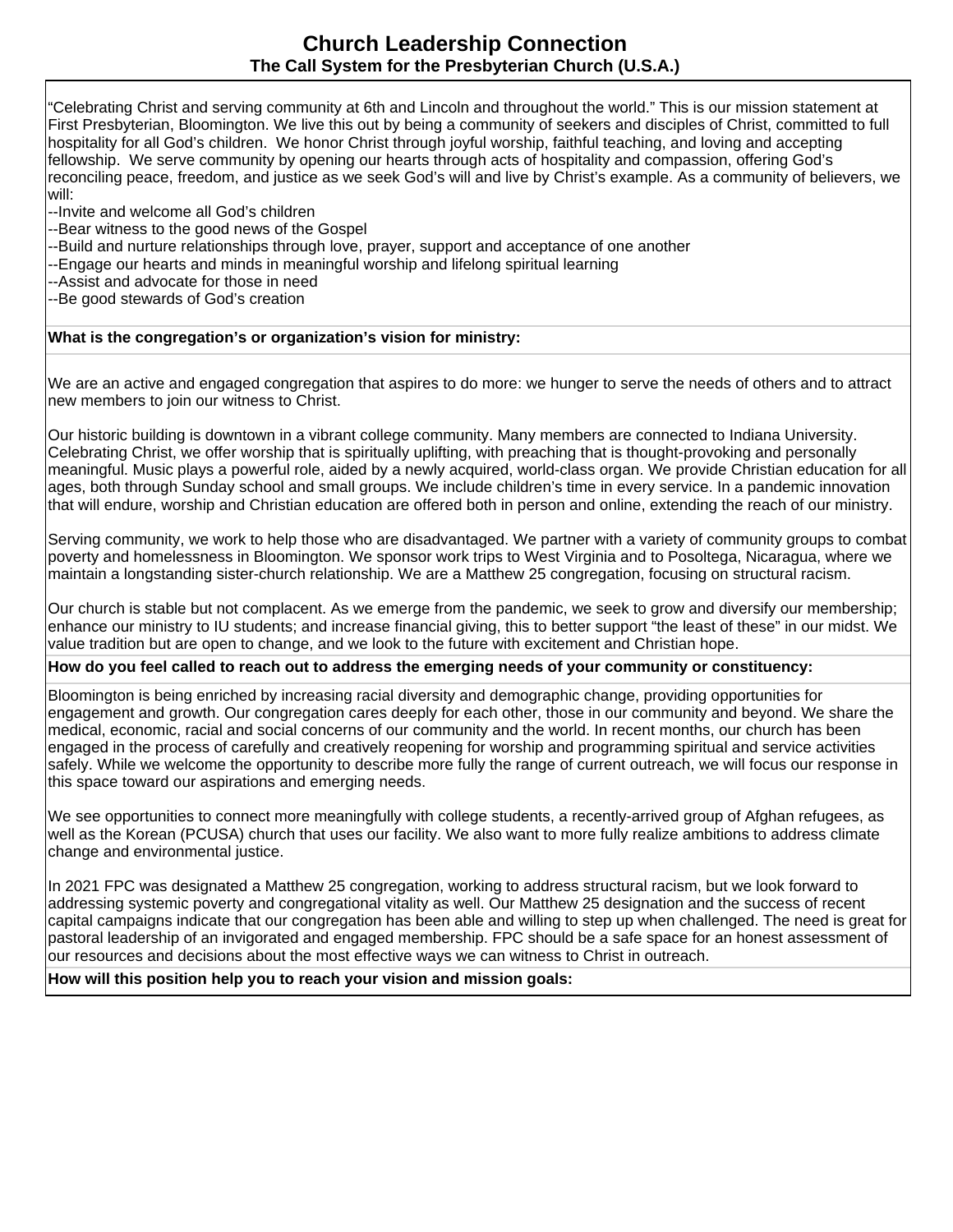# **Church Leadership Connection The Call System for the Presbyterian Church (U.S.A.)**

Reflective of the rest of the world, our church has changed drastically during the pandemic. This state of transition allows our church to find new ways to be a community within the sanctuary and outside church walls. We hope to feel steadied and supported as we try new things during such an unpredictable time, and to receive aid in reestablishing a strong connection with our church and God.

We hope our church can continue to grow and change in our diverse Bloomington community. We would like to find a pastor that we can work alongside as we continue to explore these new ways to develop and expand our faith journeys as a Matthew 25 church, and to equip us with renewed strength in our faith and confidence in our missions. We want to create a safe space where we are encouraged to try new things.

It is important to us that a pastor actively engages with church activities and interacts among all age groups. We hope to feel supported as we continue our various mission projects and to find balance as we foster new mission ideas. And while we do wish to make and strive towards new goals, we also hope to be reminded of the already existing mission goals we have before us, as well as the immediate needs we can meet in our own church and local communities.

#### **Provide a description of the characteristics needed by the person who is open to being called to this congregation and or organization:**

We are committed to the movement of the Spirit. There are a variety of gifts that a strong candidate brings including those of lived experiences. Spanish or Korean language skills, for example, would promote future outreach in Bloomington's changing demographic environment, and Spanish also would enhance our existing Nicaraguan mission. Other experiences likewise might help FPC respond to the everchanging call of God. We seek a partner in our ministry who will challenge and support us as we look to move forward in new ways through the Matthew 25 Initiative.

Members of FPC listen to sermons. An accomplished preacher with a solid understanding of scriptural context who allows for the movement of the Spirit to speak through the sermons permits our congregation to continue to find comfort in the Word when needed but also find challenge to grow. A head of staff facilitates the development of post pandemic worship opportunities through both in-person and technology-supported experiences.

A pastor joining us in our ministry understands the vital role of acting as a ministry team. They have a close working relationship with all staff and view an associate pastor as an equal colleague. They understand the importance of clear communication with staff, leadership, and the congregation at large and are actively engaged across all areas of FPC's ministry programs. They work with the ministry team to delegate responsibilities and grow leadership within the congregation.

### **What specific tasks, assignments, and program areas will this person have responsibility?**

The pastor will have primary responsibility for leading our congregation as we celebrate Christ and serve our community. Guided by the Spirit, our pastor will enable members' gifts and challenge the congregation in the spirit of the Matthew 25 initiative to assess existing programs and initiate new ventures.

The pastor will serve as head of staff and administrative leader for the congregation, while empowering the gifts of a ministry team through communication and regular staff meetings. Strong administrative and collaborative skills are important.

The pastor will attend to the congregation's spiritual development through preaching, teaching, and prayer, leading the Session's spiritual growth, and caring for the congregation through counseling, sensitive listening, and visitation. In addition to these spiritual and pastoral care tasks, the specific committee liaison roles will be negotiated with the associate pastor. Previously, the pastor's primary assignments included collaborative work with worship, stewardship, property, membership, and personnel committees.

We expect the pastor's duties will include leading worship services and administering the sacraments, conducting weddings and funerals, and serving as moderator of the session and congregation. There will also be opportunities for interfaith and denominational involvement.

#### **Optional Links:**

www.fpcbloomington.org Staff and Contact Information - Bloomington / Monroe County CVB (visitbloomington.com) https://vimeo.com/showcase/fpcchristianed https://vimeo.com/showcase/7599659 https://vimeo.com/showcase/fpcbloomingtonworship https://fpcbloomington.online.church

#### **Leadership Competencies:**

Hopeful

Preaching and Worship Leadership